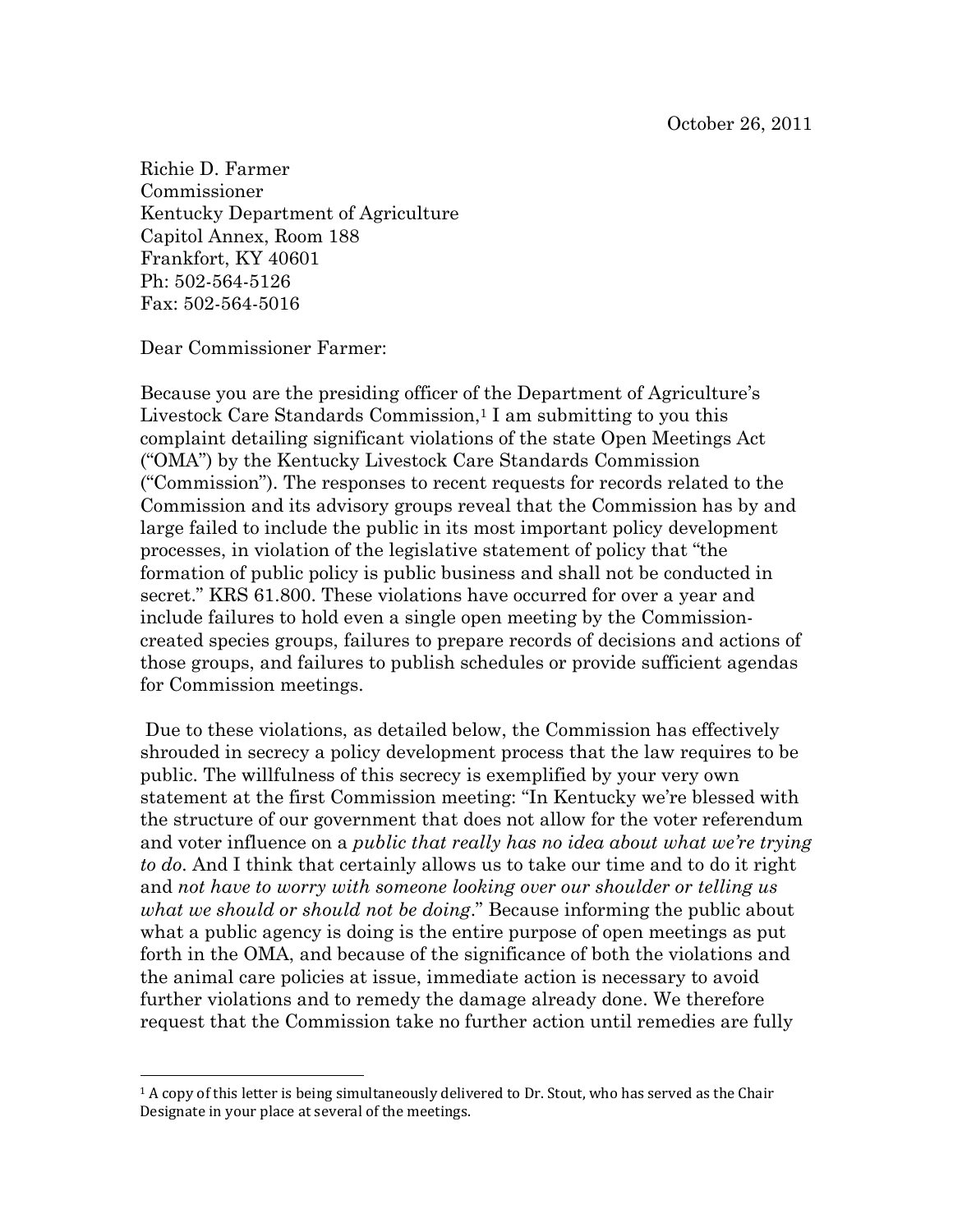implemented that address the harm caused by the unlawful exclusion of the public from critical aspects of the standards creation process.

## **No Publicly Scheduled Meetings or Records of Advisory Groups**

- a) **Species Groups are Public Agencies Subject to OMA Requirements:** A recent response to a request made to your agency seeking all records related to meetings and actions taken by the Commission and its consulting groups included drafts of proposed regulations formulated by various species consulting groups (including swine, poultry, veal/beef/bison), yet conspicuously did not include any meeting notices, minutes, etc. from meetings of these groups. Such sub-groups are themselves public agencies under the OMA because a public agency is "any board, commission, committee, subcommittee, ad hoc committee, advisory committee, council, or agency . . . established, created, and controlled by a 'public agency'." KRS  $61.805(2)(g)$ . As these sub groups were clearly formed and controlled by the Commission, a public agency created by KRS 257, they are themselves public agencies and subject to the same requirements as the full Commission.2 Assuming that the species groups actually did the work they were directed by the Commission to do--formulating and recommending species-specific standards for adoption by the full Commission—they violated the OMA by carrying out this policy development process without establishing a schedule of regular public meetings. We know from the audio tapes and released records that each group privately deliberated to develop and reach consensus on proposed drafts, but the fact remains that none of these groups met as the OMA requires--pursuant to a publicly available schedule. KRS 61.820 (public meetings must "be held at specified times and places which are convenient to the public, and all public agencies shall provide for a schedule of regular meetings by ordinance, order, resolution, bylaws, or by whatever other means may be required for the conduct of business of that public agency. The schedule of regular meetings shall be made available to the public."); KRS 61.810.
- b) **Species Groups Held** *No* **Open Meetings (No published schedule of regular meetings, no noticed special meetings):** Audio clips from the taped meetings of the Commission make it abundantly clear

 $\overline{a}$ 

 $2$  See also Ky. Atty. Gnrl Op. 10-OMD-118: Committees that "owe their existence" to public agencies are themselves public agencies, a conclusion that is not altered by "the fact that they are not empowered to take action but instead operate in an advisory capacity."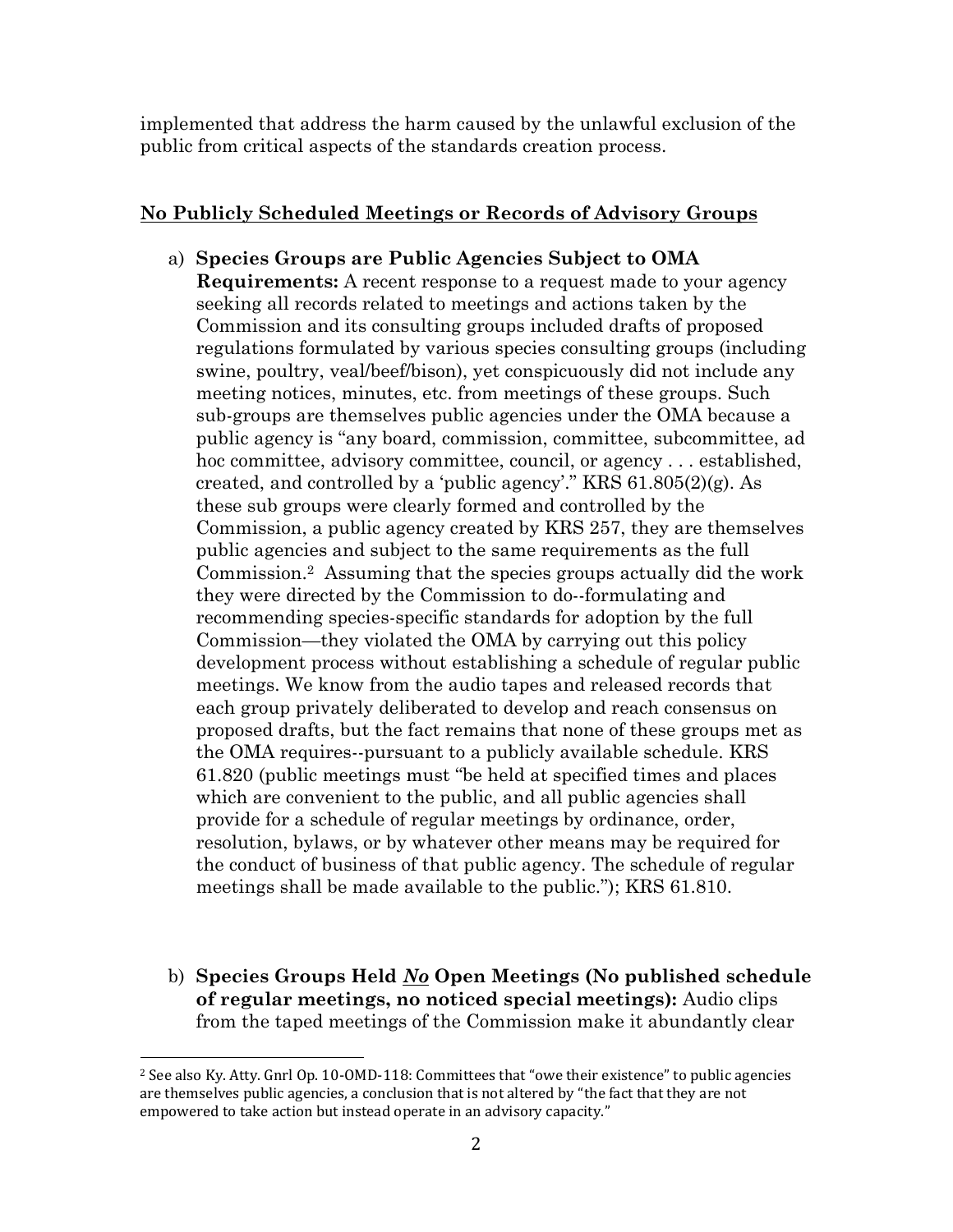that the various species groups have been formulating the policy standards that the Commission tasked them with. The audio is replete with references to the creation by these groups of multiple drafts of species-specific standards and multiple individuals discuss bringing input from the Commission "back to my group." In fact, the tapes reflect that the bulk of Commission meetings are spent on cursory reviews of what the species groups have already done in private and what Commission members have often already reviewed prior to the Commission meetings. For example, a dairy group member noted at the second Commission meeting that her group "*has met a couple of times*" and was told that there was "no need" to go over her group's whole species-specific draft at this full meeting, when she asked. Such discussions not only reveal clear violations of the OMA, but highlight the harm from those violations, as the essence of the species-specific policy standards are formulated at meetings the public is not given access to and about which the Commission feels "no need" to go over in detail at its full meetings.

- c) **Academic Review Committee:** In addition to these species consulting groups, the meeting tapes make several references to an "academic review committee" headed by Nancy Cox. The Commission is certainly authorized to create such a group, but as an "advisory committee" under the control of the Commission, it is a "public agency" subject to the same OMA requirements as the species consulting groups. KRS  $61.805(2)(g)$ . The tapes reveal the Commission's directions to this committee to review the currently proposed standards, however, there has been no published schedule of regular meetings and no notice of special meetings by the academic review group to date. If the academic review committee has been proceeding with the work requested by the Commission, it has done so in violation of the meeting and record-keeping requirements of the OMA. KRS 61.805(2)(g); KRS 61.810.
- d) **Failure to Prepare Required Meeting Records:** Had the consulting groups and academic review groups held the open meetings that were required of them, they would have had to "promptly" record minutes of each one and make such records open to public inspection. KRS 16.835. Such minutes would include records of the specific groups and all actions taken, as that term is broadly defined in KRS 61.805. By failing to hold publicly-scheduled meetings or prepare minutes, the species and academic review groups exclude both the public that would have been in attendance and those who would otherwise have been able to review the recorded "collective decisions" of such groups that are ultimately intended to provide the basis for regulatory policy.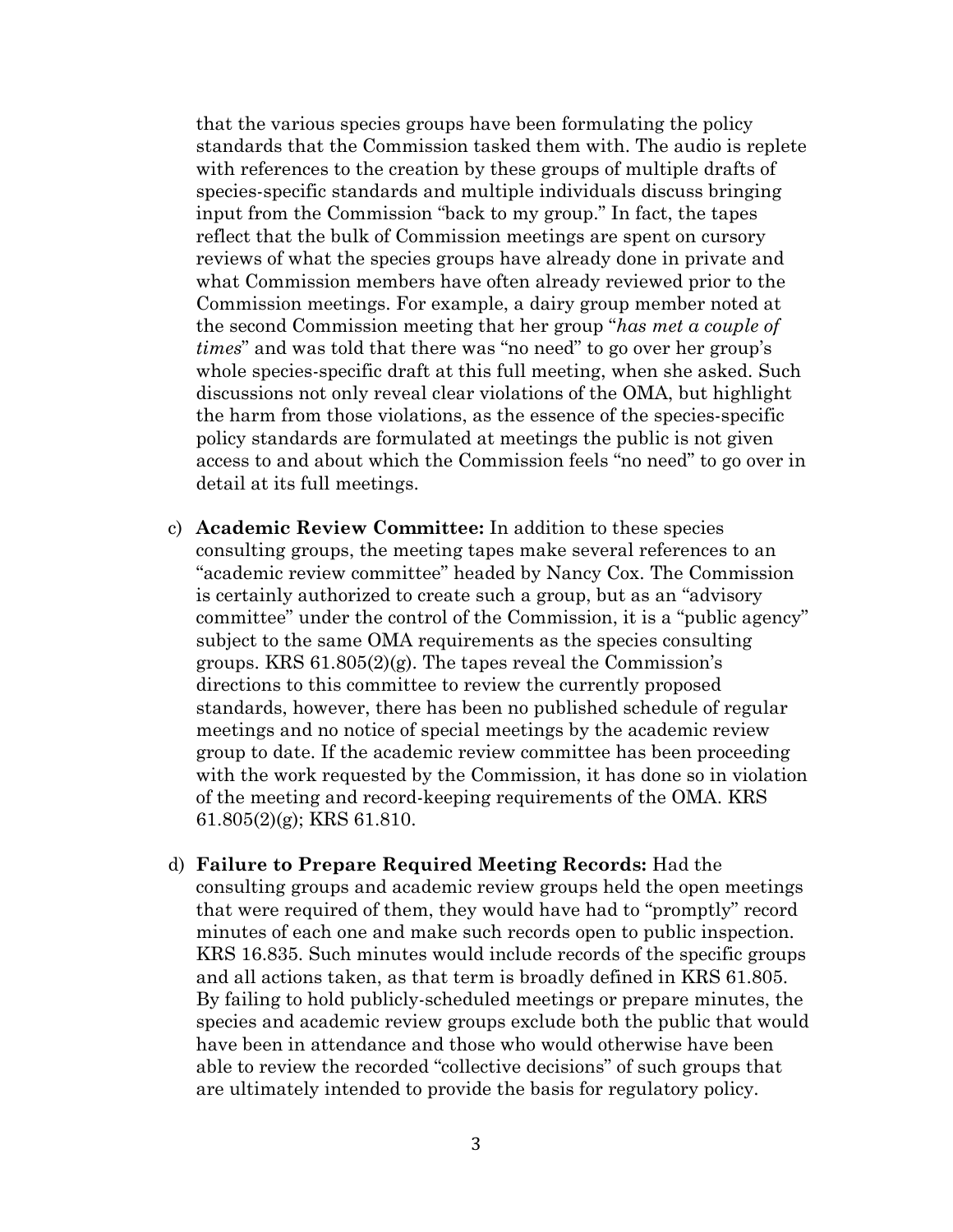Because of this violation, the public is excluded from ever accessing what the law expressly states is public business.

While the Commission's review of the work of the species and academic groups is an important part of the development of standards, such review is not a substitute for ensuring the standards are developed through a publicly open and recorded process. When, as here, a Commission repeatedly makes clear that it is not within its "mission or authority" to change the recommendations of the species groups (as repeatedly noted in the audio tapes), the sub-groups are clearly just such a stand-in for the Commission and OMA violations are repeatedly established.

## **No Schedule of Regular Meetings**

In addition to the violations of the advisory groups detailed above, the Commission itself is in violation of several of OMA"s most basic requirements, beginning with its own failure to create a schedule of regular meetings that "shall be made available to the public." KRS 61.820. Absent this necessary schedule, all of the meetings held by the Commission are effectively "special meetings," subject to the notice requirements of KRS 61.823. The nature of the Commission meetings as "special" is further confirmed from audio records: Commission meetings begin with a question from the chair asking the secretary whether the media has been notified and media notice to such groups as have requested it is only required for special meetings. KRS  $61.823(4)(a)$ . Moreover, there are multiple references to the fact that Commission members will be notified when the next meeting is—something that would not be necessary were there a regular schedule of meetings. As explained below, the Commission has fallen short of several OMA mandates concerning special meetings.

## **Deficiencies in Notice and Conduct of Special Meetings**

a) **Special Meetings Notice Deficiencies:** The special meetings provision requires that an agency "provide written notice of the special meeting" to include "date, time, and place of the special meeting and the agenda." KRS 61.823(3). No such notices were contained in the ORA response for meetings on 10/19/10 and 3/29/11. Moreover, no agendas exist for full Commission meetings on 10/19/10 and 3/29/11. No advance agenda was issued with the notice for the special meeting on October 11, 2011, either, and the one that was eventually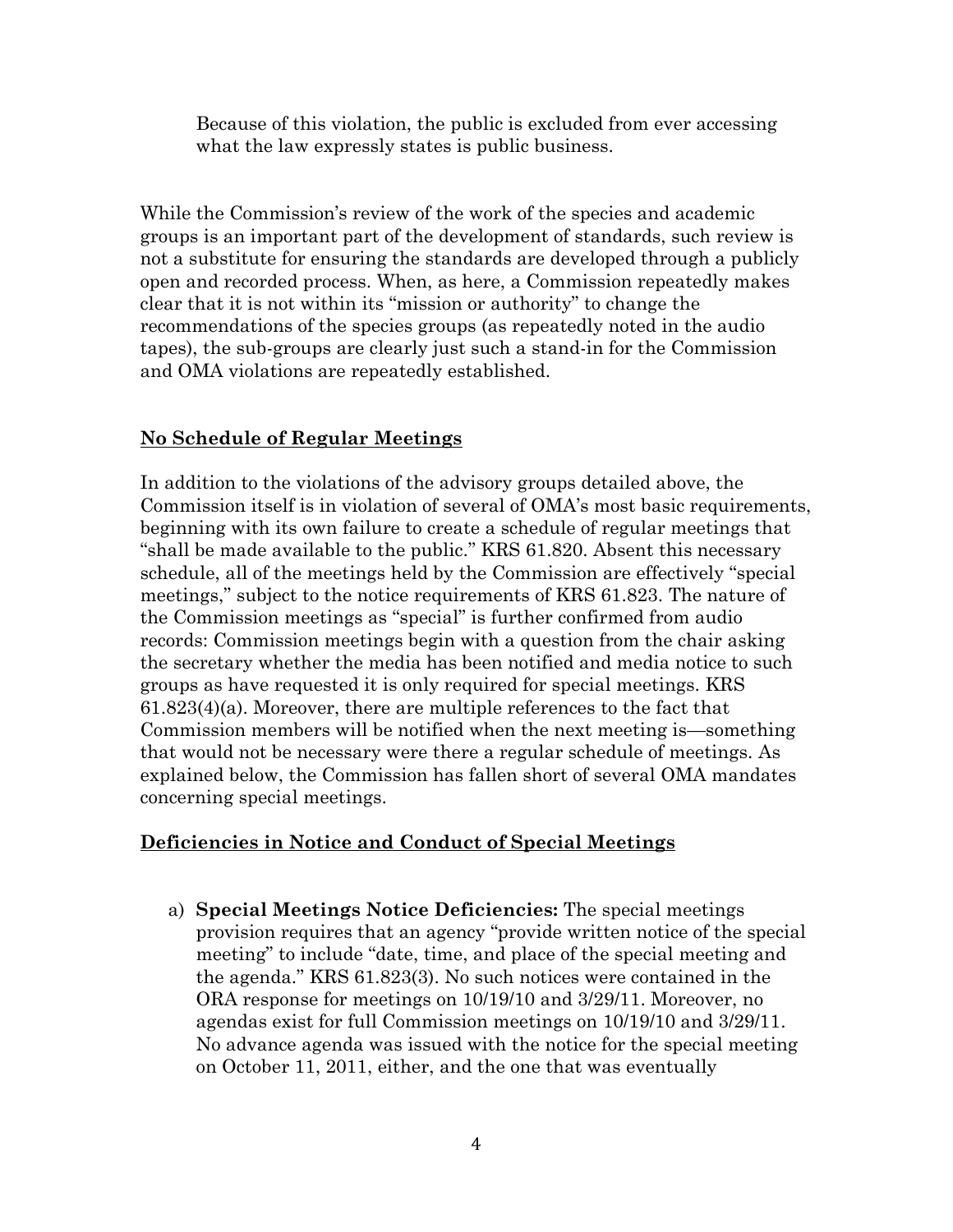distributed at the meeting itself was legally deficient, as detailed more fully below. *Id.*

b) **Special Meetings Agenda and Conduct Deficiencies:** Although an agenda was eventually distributed at the recent October 11th, 2011 meeting, it is so woefully lacking that it does not fulfill the OMA requirements at all. The October 11th agenda lists 8 bullet points, including: "Welcome", "Roll Call", "Approval of Minutes", "Presentation of revised drafts", "Discussion of timelines and future meeting dates", "Old Business", "New Business", and "Adjournment." Although the Open Meetings Act itself does not specify what must be contained in the agenda, it does note that "Discussions and action at the meeting shall be limited to items listed on the agenda in the notice." 61.823(3). Without a properly noticed agenda for this meeting, as well as the several others for which agendas were either similarly vague or missing altogether, the public has no mechanism with which to track whether the meeting was conducted within its proper scope and therefore conducted with the confines of the OMA. The Attorney General has addressed this issue directly, advising that "fair notice cannot be imputed from vaguely worded descriptions of agenda items such as 'old business', 'new business', 'open to the floor'" and that "…such vaguely worded descriptions invite discussions and actions on any topic without the limitations envisioned by the statute in a special meeting." Ky. Atty. Gnrl Op 01-OMD-175. Thus, the Commission's general agendas were unlawfully deficient, as was its failure to include an agenda at all for several of its special meetings. Any actions taken at such special meetings without legally sufficient agendas defining the scope of business is done in violation of the OMA and should be revisited at properly noticed and defined meetings to protect the public interest that is supposed to be safeguarded by the statute.

## **Conclusion and Proposed Remedy**

 $\overline{a}$ 

In willful violation of the OMA's most basic prohibition of secrecy in public policy formulation,<sup>3</sup> the Commission's repeated and significant failures to comply with the OMA reflect a pattern of public exclusion and a violation of an express public right. As explained above, the Commission has been thwarting the public drafting process by holding non-compliant public meetings that simply rubber-stamp the work of its various subgroups, who

<sup>3</sup>KRS 61.800; *See also, Floyd County Board of Education v. Ratliff*, Ky., 955 S.W.2d 921, 923 (1997): "The express purpose of the Open Meetings Act is to maximize notice of public meetings and actions. The failure to comply with the strict letter of the law in conducting meetings of a public agency violates the public good."